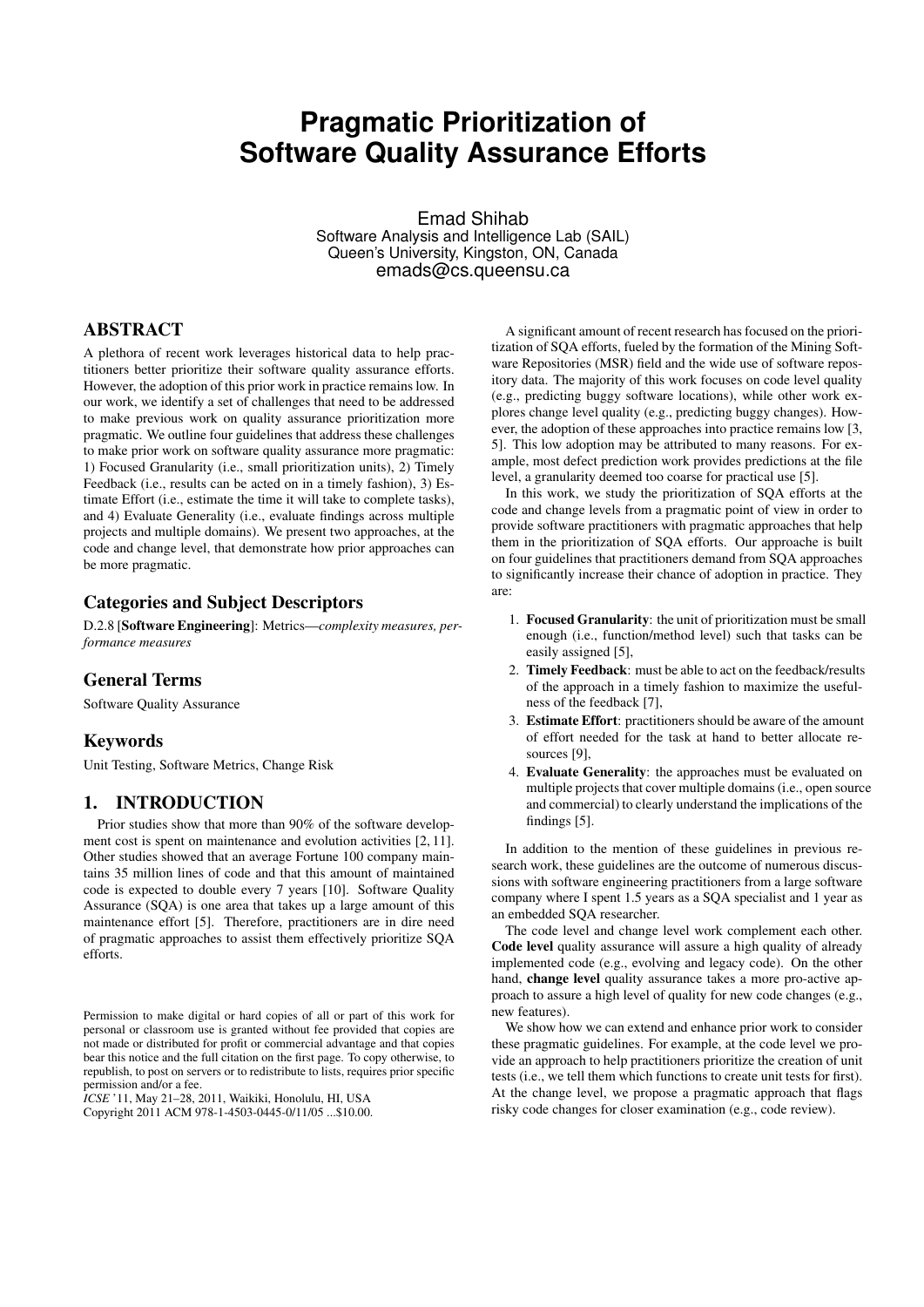The rest of the paper is organized as follows. Section 2 provides a motivating example for the work. Section 3 highlights our research hypothesis. Section 4 discusses the current state of the work. Section 5 examines related work. Section 6 concludes the paper.

# 2. MOTIVATING EXAMPLE

Lisa manages a large software team that consists of a number of developers and testers. Lisa wants to improve the overall quality of the software produced by her team.

The testing team focuses on testing already-implemented code (e.g., legacy code). To improve the effectiveness of their testing in finding bugs, Lisa wants to be able to prioritize for which functions to write unit tests. Since this already-implemented code has a rich set of data in the software repositories, Lisa can leverage this data to know which functions to write unit tests for.

Lisa needs an approach that analyzes her historical data and provides her with a list of functions (*Focused Granularity*) to write unit tests for. Lisa must be able to act on the results of this analysis in a timely fashion (*Timely Feedback*), so that tests can be created quickly. Furthermore, Lisa wants to make sure she knows how much time it will take to write the unit tests (*Estimate Effort*). Lastly, Lisa would like to explore the generality of the approach (*Evaluate Generality*) to better understand how to apply the approach in different projects that her team manages (e.g., can a model created using one project be used in other projects).

On the other hand, the development team makes code changes that either implement new features or perform general maintenance (e.g., bug fixes). Lisa wants to be more pro-active and find problems before they even get into the code. She wants to prioritize the review of the riskiest changes.

In this case, Lisa needs an approach that can determine the overall risk of a particular change by analyzing the history of the code being changed. For each change, the functions/methods (*Focused Granularity*) that were changed are shown, so her team knows exactly what to review. Since the analysis is being done at the change level, the results of the approach need to be returned as soon as a change happens, such that developers can act while the changes are still fresh in their mind (*Timely Feedback*). In order to balance the reviewing work with the development work, the effort required to review the change must be provided (*Estimate Effort*). Finally, Lisa would like to explore the generality of the metrics used to determine the risk of the change, to know whether these metrics are project specific or if they can work on different projects (*Evaluate Generality*).

# 3. RESEARCH HYPOTHESIS

Software repositories, such as source control and bug repositories, are commonly used in practice for record keeping purposes. However, the information in these repositories can be mined and analyzed to assist in future decision making [5]. A large amount of prior work in the area of Empirical Software Engineering and Mining Software Repositories leverages this data to validate various hypotheses and build useful techniques. For example, Zimmermann *et al.* [18] leverage the data stored in source control and bug repositories to identify buggy files in the Eclipse Open Source project.

In this thesis, we leverage historical data stored in software repositories to propose two approaches - one at the code level and one at the change level. These approaches differ from previous work in that they are designed to be pragmatic (according to our aforementioned guidelines). Our underlying research hypothesis is:

*Pragmatic SQA prioritization approaches are needed in practice. These approaches need to provide recommendations at a fine-granularity, offer results that can be acted on in a timely manner, provide an estimate of the effort required to complete the task and be examined across various projects.*

☞

# 4. CURRENT STATE OF THE WORK

 $\overline{$ 

✍

In this section, we report the current state of the work. We have completed the majority of the code level quality work that is related to the prioritization of unit test creation. We are currently working on the change level quality work.

# Code Level: Prioritization of Unit Test Creation

Motivation: To improve the quality of their software, practitioners of large software systems test their systems extensively. This testing is done in multiple forms, for example, by performing functional testing, unit testing and performance testing. In this work, we focus on the problem of prioritization of unit test creation (i.e., which parts of the code we should write unit tests for).

This problem is a very important one, since in most large software systems, it is not practically feasible to write unit tests for all of the code base. For example, if a team has enough resources to write unit tests to assess the quality of 100 lines of code per day, it would take them 27 years to write unit tests for a 1 million lines of code (LOC) system [14].

Approach: We present an approach that uses the history of a project to prioritize the writing of unit tests. The approach uses heuristics to recommend a prioritized list of functions to write unit tests for. Our approach is pragmatic, in that 1) provides results with a finegrained granularity (i.e., at the function/method level), 2) takes into consideration the effort required to write the unit test when recommending functions to create unit tests for, 3) provides a list of functions to a practitioner can act on immediately and 4) our results were verified on a large open source project (i.e., Eclipse) and a large commercial system.

In a nutshell, the approach extracts a project's historical knowledge, calculates various heuristics (listed below) and recommends a prioritized list of functions to write unit tests for.

*Extracting Historical Data*: We combine source code change information from the source code control system with bug data stored in the bug tracking system and map the code changes to the actual source code functions that changed (*Focused Granularity*). We are able to achieve this focused granularity by extracting the source code of the changed files, comparing them to their previous version and mapping the changed functions to the change itself.

*Calculating Heuristics*: We use the extracted historical data to calculate various heuristics that are used to generate the prioritized list of functions for testing. We choose to use heuristics that can be extracted from a project's history for two main reasons: 1) evolving software systems have a rich history that we can use to our advantage and 2) previous work in fault prediction showed that historybased heuristics are good indicators of future bugs (e.g., [1, 13]).

The used heuristics are as follows:

- Most Freq. Modified (MFM): Functions that were modified the most since the start of the project.
- Most Recently Modified (MRM): Functions that were most recently modified.
- Most Freq. Fixed (MFF): Functions that were fixed the most since the start of the project.
- Most Recently Fixed (MRF): Functions that were most recently fixed.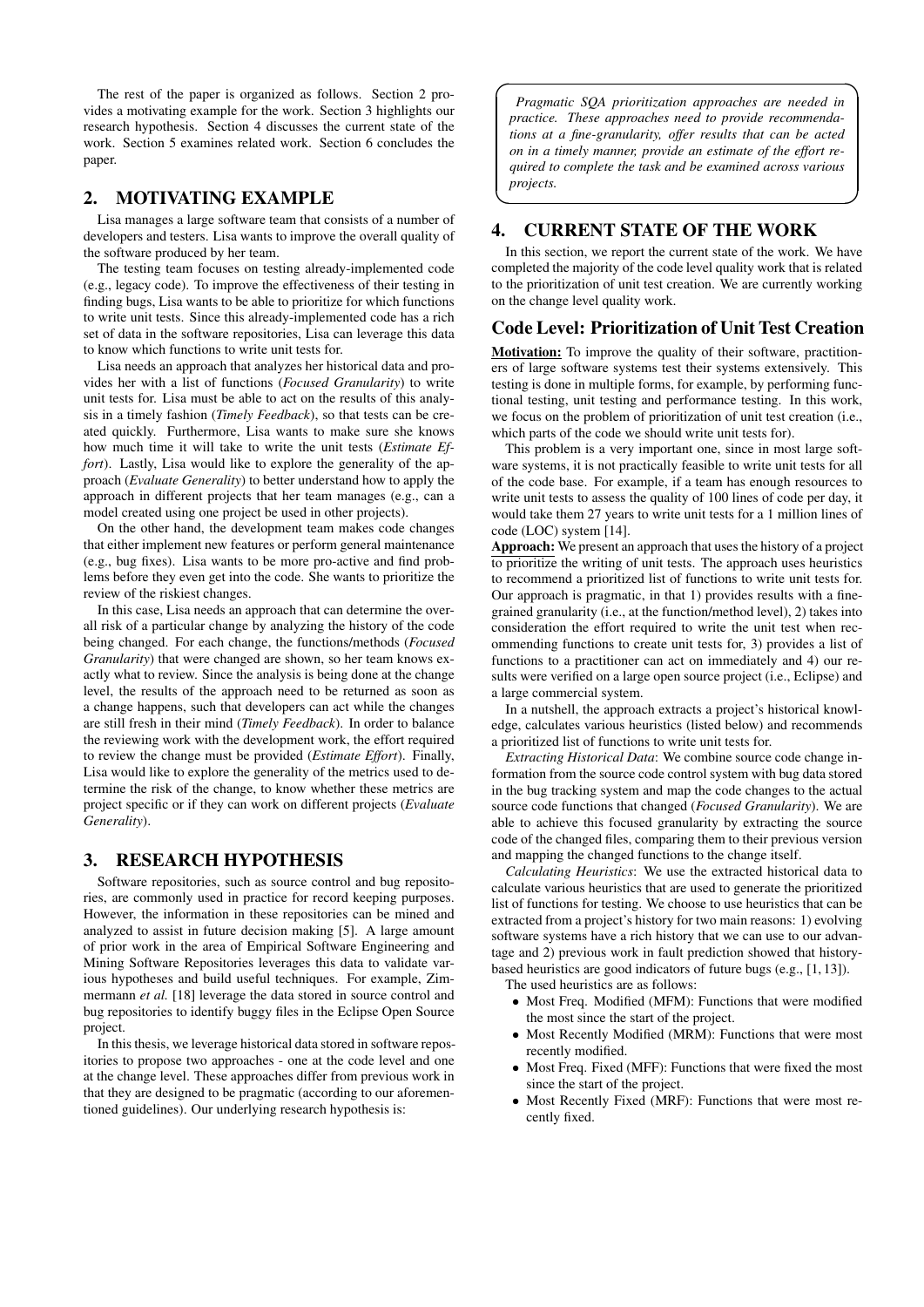- Largest Modified (LM): The largest modified functions, in terms of total lines of code.
- Largest Fixed (LF): The largest fixed functions, in terms of total lines of code.
- Size Risk (SR): Riskiest functions, defined as the number of bug fixing changes divided by the size of the function in lines of code.
- Change Risk (CR): Riskiest functions, defined as the number of bug fixing changes divided by the total number of changes. • Random: Randomly selects functions to write unit tests for.
- 

*Generating a List of Functions*: Following the heuristic calculation phase, we use the heuristics to generate a prioritized list of functions for which unit tests should be written for first. Each heuristic generates a different prioritized list of functions. For example, one of the used heuristics (i.e., MFM) recommends that we write tests for functions that have been modified the most since the beginning of the project. Another heuristic recommends that we write tests for functions that are fixed the most (i.e., MFF). Once the initial data processing is done, the lists can be generated immediately. As soon as the practitioner would like to write unit tests, he/she can generate a list on demand and start to write unit tests for functions immediately, i.e., no need to wait for further data, such as static analysis or runtime information (*Timely Feedback*).

The size of a function, in lines of code, is provided as an indicator of the amount of effort needed to write the unit test for a function (*Estimate Effort*). Previous work also used size as an indicator of effort [9].

Result: To figure out which heuristic we should use to effectively prioritize the creation of unit tests, we measure the performance of the different heuristics using two measures: Usefulness and Percentage of Optimal Performance (POP). Due to space limitations, we only present the results for usefulness. More details on POP are available in [14].

*Usefulness*: The first question that comes up after we write unit tests for a set of functions is - was writing the tests for these functions worth the effort? For example, if we write unit tests for functions that have no bugs after the tests are written, then our effort may be wasted. Ideally, we would like to write unit tests for functions that have the highest risk of having a bug in the future.

We define the usefulness metric as the percentage of functions for which we write unit tests that end up having at least one bug after the tests are written. The usefulness metric indicates how much of our effort on writing unit tests is actually worth the effort.

The median usefulness values for each of the heuristics in the commercial system and the Eclipse OSS system are listed in Table 1 (*Evaluate Generality*). The last row of the table shows the usefulness achieved by the random heuristic. The heuristics are ranked from 1 to 9, with 1 indicating the best performing heuristic and 9 the worst.

Our findings show that the LF, LM, MFF and MFM heuristics should be used to prioritize the creation of unit tests. The approach was designed in conjunction with a development team from an industrial partner that praised it for its pragmatic promise.

#### Change Level: Change Risk Analysis

We are currently working on the second part of the thesis, which is concerned with change level quality. This approach focuses on flagging risky code changes for further examination.

Motivation: Practitioners are interested in taking pro-active that catch bugs before they are injected into the code base. This can be done by closely identifying the risky changes (i.e., changes that have a high chance of introducing a bug) and rigourously reviewing them before they are incorporated into the code base. Since it is

Table 1: Median Usefulness Results of the Commercial (Comm) and Open Source (OSS) Systems

|                  | Med. Usefulness |            | Imp. over rand. | Rank |                |   |
|------------------|-----------------|------------|-----------------|------|----------------|---|
| <b>Heuristic</b> | Comm<br>$(\%)$  | OSS<br>(%) | Comm            | OSS  | Comm OSS       |   |
| LF               | 87.0            | 44.7       | 3.1X            | 5.3X |                | 1 |
| LM               | 84.7            | 32.9       | 3.1X            | 3.9X | $\mathfrak{D}$ | 2 |
| <b>MFF</b>       | 83.8            | 32.3       | 3.0X            | 3.8X | 3              | 3 |
| <b>MFM</b>       | 80.0            | 28.1       | 2.9X            | 3.3X | 4              | 4 |
| <b>MRF</b>       | 56.9            | 16.0       | 2.1X            | 1.9X | 5              | 6 |
| CR               | 55.0            | 17.4       | 2.0X            | 2.0X | 6              | 5 |
| <b>SR</b>        | 48.8            | 12.6       | 1.8X            | 1.5X | 7              | 7 |
| <b>MRM</b>       | 43.1            | 9.9        | 1.6X            | 1.2X | 8              | 8 |
| Random           | 27 T            | 8.5        |                 |      | 9              | 9 |

practically infeasible to review every change, having an approach that can estimate the risk of the changes and prioritize them according to their risk would benefit these practitioners in knowing which changes to focus on first.

Proposed Approach: We plan to extract data about a given change, in addition to using historical data about the changed functions or methods, to determine a particular risk of the change. As of now, we plan to calculate various metrics such as: 1) the amount of churn in each function due to the change, 2) the spread of the change (i.e., how many folders a change spans), 3) the number of total changes and bug-fixing changes done to the changed functions previously, and 4) the number of different developers that previously touched the changed functions and other metrics. For example, if a change has high churn in a function that is known to be buggy in the past, then it probably should be flagged as being risky and carefully reviewed.

To know which metrics have an impact on the risk of a change, we plan to extract the various metrics for changes that introduced bugs (identified using the SZZ algorithm [16]) and compare these metrics values to the metric values from a clean set of changes (training data set). Then we plan to build prediction models, using logistic regression, that use the metrics to predict whether or not a change will introduce a bug (on a separate testing data set). These models will tell us which metrics are good predictors of risky changes. We used a similar approach in our previous work [15] to narrow down a large set of process and product metrics into a few that had the greatest impact on the performance of the prediction models.

Using a similar technique to our code level work in [14], we will be able to map the change down to the changed functions (*Focused Granularity*). This way, practitioners will be able to know the functions or methods that they should closely review. In addition, practitioners will be able to generate the list of risky changes on demand and address the risky changes while they are fresh in the developers' minds (*Timely Feedback*).

The approach will use the number of different functions/methods, the size of these methods and their spread across different subsystems (i.e., folders) as an indicator of the effort required to review the changes (*Estimate Effort*). This effort can be leveraged by the practitioners to prioritize changes, not only on their risk level, but also on the amount of effort that their review requires.

To study the generality of our findings, we plan to perform this study on many projects, from both the open source and commercial domains (*Evaluate Generality*). We have partnered with an industrial partner who has provided us access to their source control and bug repositories and we are in the final stages of the data collec